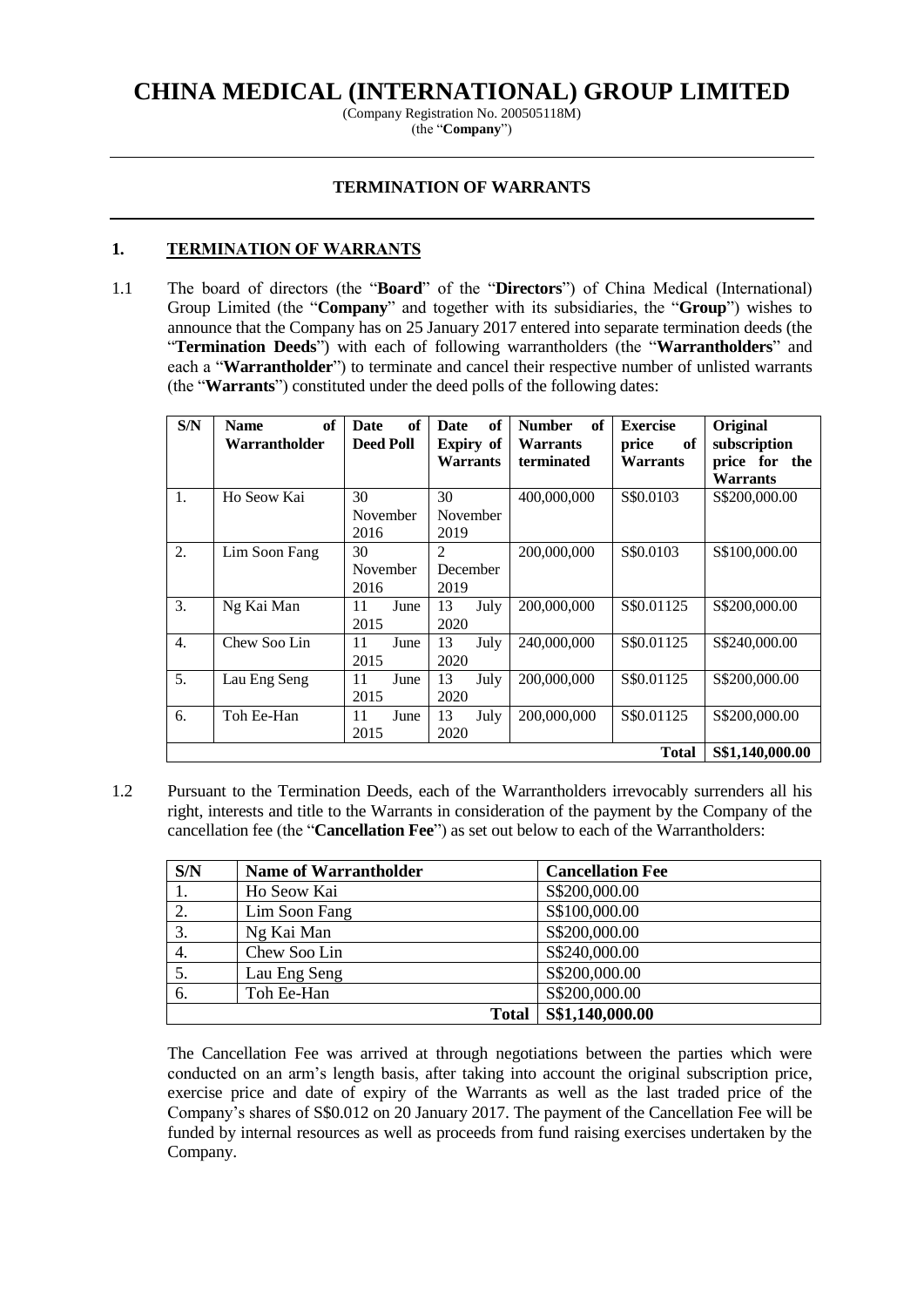In this regard, the Company is exploring fundraising options and is currently in negotiations with a placement agent in relation to a potential placement exercise. Further announcements will be made when there are material developments in this respect.

- 1.3 Following the execution of the Termination Deeds, all the 1,440,000,000 Warrants shall be terminated, cancelled and of no further force or effect. Further, each of the Warrantholders shall have no claims of any nature whatsoever against the Company as a result of the termination and cancellation of the Warrants and they shall have no surviving right, title or interest in or to the Warrants nor any shares purchasable thereunder.
- 1.4 The Warrants issued and allotted to each of the Warrantholders were terminated with mutual consent. The Board is of the view that termination of the Warrants is to streamline and rationalise the Company's existing capital structure in view of potential future fund raising exercises.
- 1.5 None of the Directors (other than in his capacity as Director or Shareholder of the Company) nor substantial Shareholders of the Company has any interest, direct or indirect, in the Termination Deeds.
- 1.6 In addition to the above, 110,000,000 non-listed and non-transferable warrants (the "**2014 Warrants**") allotted and issued to Leong Woon Poh, Terry on 24 January 2014, each 2014 Warrant having an exercise price of S\$0.04338, were not exercised by 5.00 p.m. on 24 January 2017. Accordingly, the 2014 Warrants have expired and cease to be valid for any purpose whatsoever.
- 1.7 Accordingly, in view of the above cancellation of Warrants and the lapsing and expiry of the 2014 Warrants, as at the date of this announcement, save for the 66,179,592 outstanding listed warrants, the Company does not have any outstanding warrants.

# **2. DOCUMENTS AVAILABLE FOR INSPECTION**

The Termination Deeds are available for inspection during normal business hours at the Company's registered office for a period of three (3) months from the date of this Announcement.

# **3. TRADING CAUTION**

**Shareholders and potential investors of the Company are advised to read this Announcement and any further announcements by the Company carefully. Shareholders of the Company are advised to refrain from taking any action in respect of their securities in the Company which may be prejudicial to their interests, and to exercise caution when dealing in the securities of the Company. In the event of any doubt, shareholders of the Company should consult their stockbrokers, bank managers, solicitors, accountants or other professional advisers.**

#### **BY ORDER OF THE BOARD 25 January 2017**

*This announcement has been prepared by the Company and its contents have been reviewed by the Company's sponsor, PrimePartners Corporate Finance Pte. Ltd. (the "Sponsor") for compliance with the Singapore Exchange Securities Trading Limited (the "SGX-ST") Listing Manual Section B: Rules of Catalist. The Sponsor has not verified the contents of this announcement.*